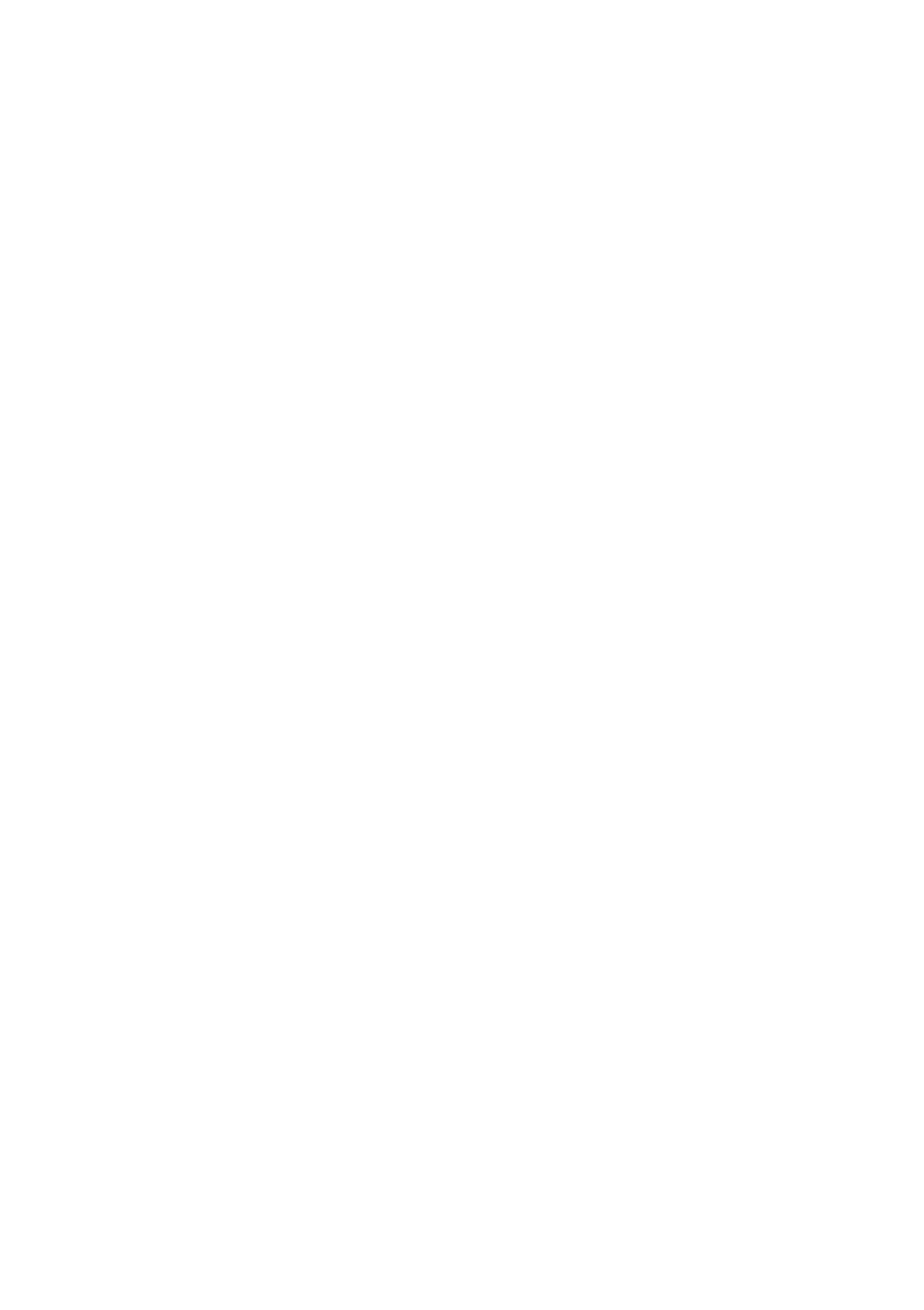Hakksan Abu Dhabi Brunch at Hakkasan Friday 12pm - 4pm

Although all due care is taken, dishes may still contain ingredients that are not set on the menu and these ingredients may cause an allergic reaction. Guests with allergies need to be aware of this risk and should ask member of the team for information on the allergen content of our food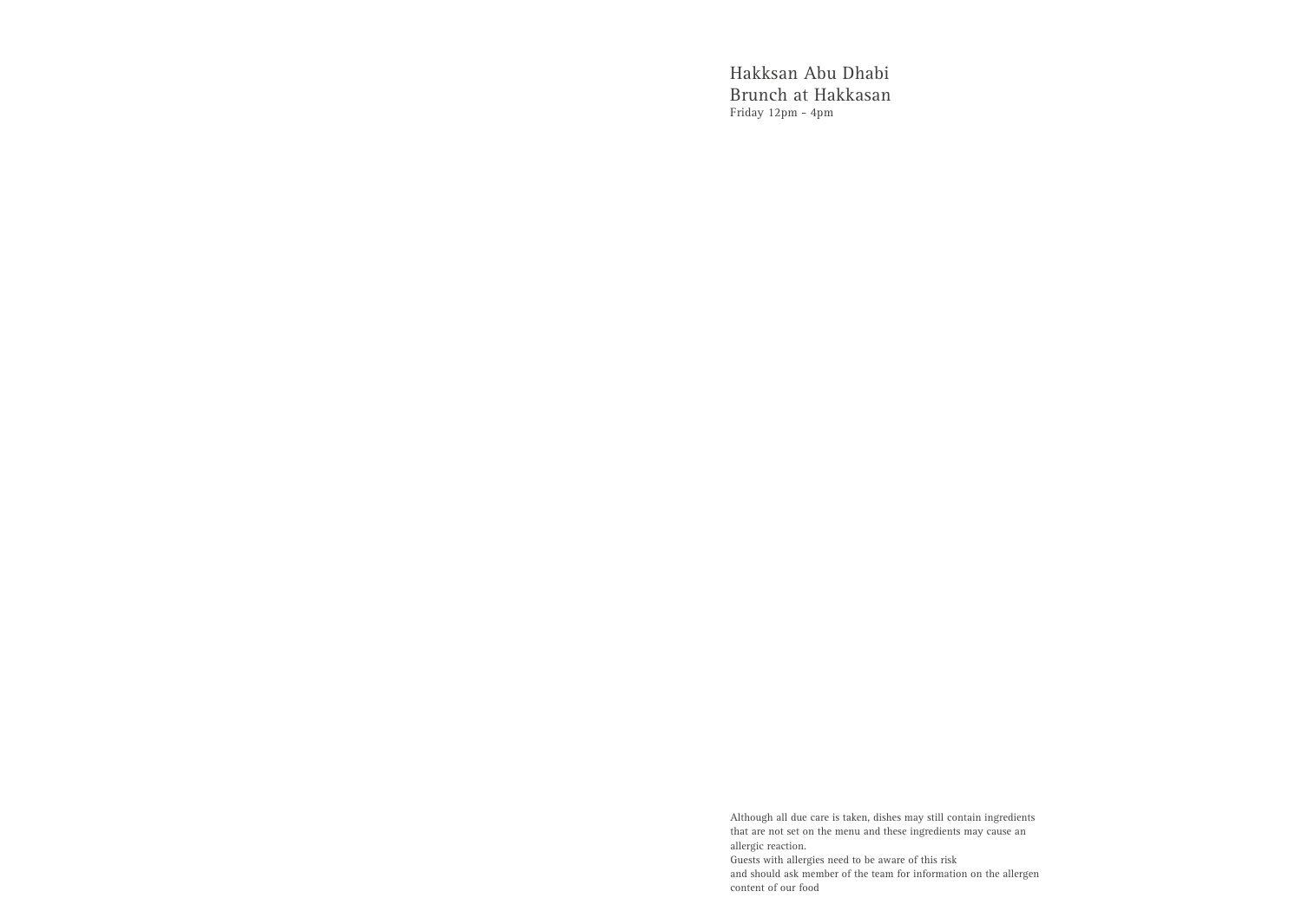#### Brunch at Hakkasan

AED 318 per person Unlimited non-alcoholic cocktail, soft drink and Voss water

AED 438 per person Unlimited punch cocktail, house spirits, wine, beer and Voss water

Peking duck Peking duck with pancakes, baby cucumber and spring onion

Crab and sweetcorn supreme soup Soup

Golden fried soft shell crab and red chilli Small eat

- Szechuan style wonton Har gau Crystal Wagyu beef dumpling Mushroom dumpling v Pan-fry taro cake v Chicken floss savory triangle Wagyu beef truffle puff Crispy prawn dumpling with foie gras sauce Dim sum
- Stir-fry black pepper rib eye beef (A) Steamed wild prawn in homemade chilli sauce Stir-fry sugar snap, cloud ear and ginger Steamed jasmine rice Main course

Chef's selection Dessert

# White Wine

- 2016 Sauvignon Blanc 'Touraine', Jacky Marteau, Loire, France
- 2014 Semillon, Nieto Senetiner Mendoza, Argentina

# Red Wine

- 2016 Merlot, Sierra Grande Central Valley, Chile
- 2015 Pinot Noir 'Homestead', Jackson, Marlborough, New Zealand

## Rose Wine

2016 Marie Christine, L'Aumerade, Côtes de Provence, France

## Beer

Tsingtao China 330ml bottle

## Spirits

Tanqueray Import strength Gin 47.3% Plantation Grande Reserve 5yrs Rum 40% José Cuervo Tradicional Reposado Tequila 38% Ketel one Vodka 45% Chivas Regal Extra Whisky 40%